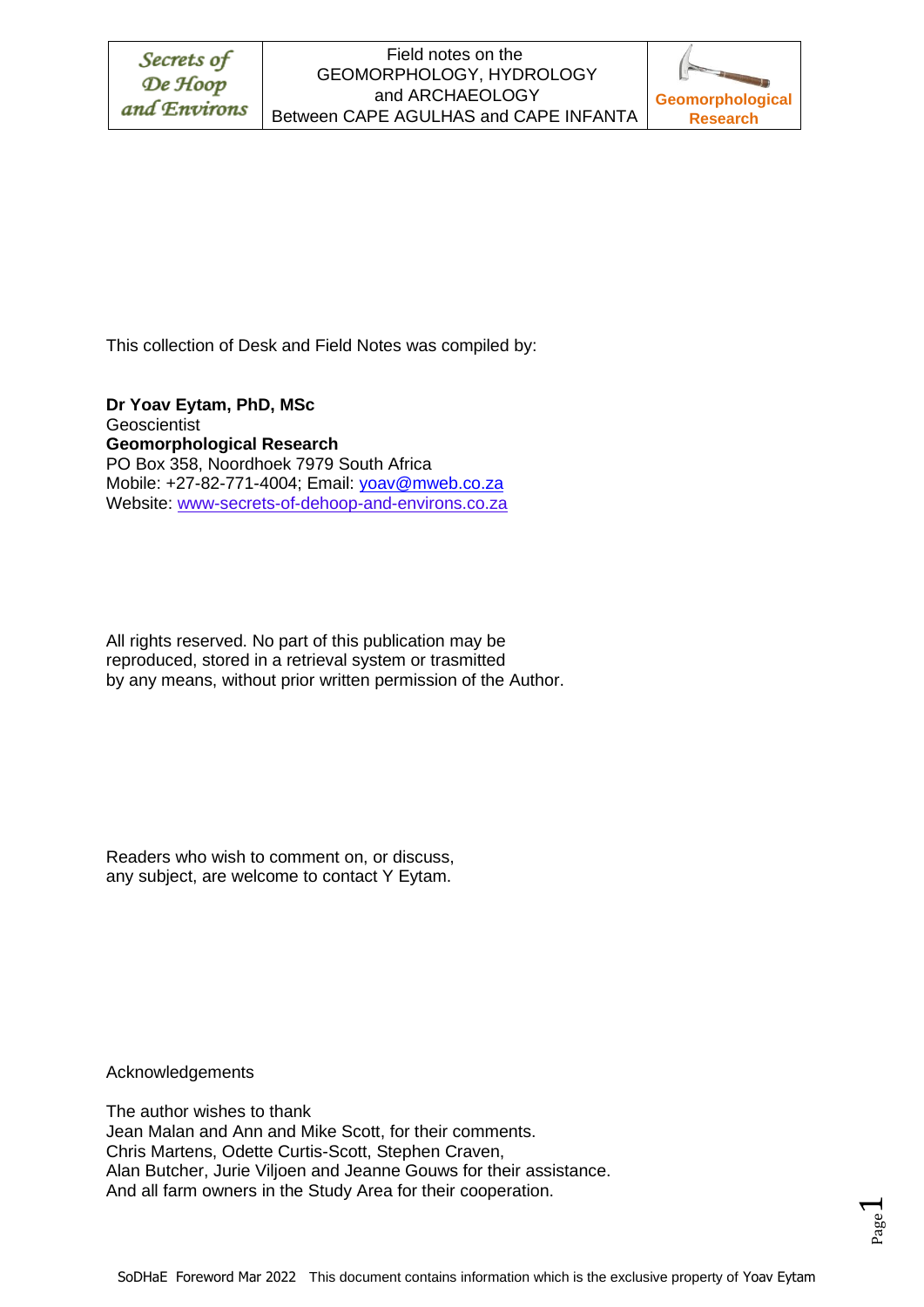

# **FOREWORD**

## **Motivation**

The coastal belt between Cape Agulhas and Cape Infanta is one of the most diverse areas in the Western Cape. It has a variety of landscapes, natural features and erosion patterns; on the seaside there are tidal pools, abrasion tables, cliffs, gravel assemblages, sandy shores and shifting dunes; inland there are the very old as well as young rock formations, quartz intrusions, river gorges, dry valleys, caves and sinkholes and ancient river terraces; four rivers of different hydrological regimes cross the area, and a few lakes are formed periodically. There are historical farm structures, dams and causeways, clay and kaolin mines, Stone Age and Khoisan archaeological sites, as well as shell middens and stone-walled fish traps.

The area is 'off the beaten track' and has not received the attention it deserves. It has been studied very little and the information about it is quite scarce. There are a few scientific papers and university theses, which the common visitor to the area is not aware of, and which cannot be easily found on the Internet. Also, some of these publications cannot be understood without the necessary background in natural sciences.

The most visited place is the De Hoop Nature Reserve, which constitutes a large section of this area. Nevertheless, it has no visitor centre and the available brochures, flyers and maps give very little information on the natural features, which are unique to this area. Booklets on its flora and fauna, compiled by previous managers of the reserve, are now out of print.

In recent years I had the time to explore the area and study it in detail. Equipped with the available information and with a set of 1:50,000 geology field sheets from a survey conducted in 1984 by the Geological Survey, I roamed the area on foot for many days every month since 2016. Other useful tools (which previous researchers did not have) were the Google Earth satellite images, with which I could identify morpho-tectonic lineaments and zoom into small features and rock outcrops; I also used the images to learn about the periodical changes in the extents of water bodies and the patterns of sand dunes. As bushfires stripped large swaths of land of their thick vegetation cover, the images were used to reveal more details of the terrain and to recognise features, which could not be discerned before the fires.

The more I climbed the hills and walked the valleys in the area, and the more I scrutinised the maps and satellite images, the more questions I had about the geological history of the area, the true extent of certain rock formations and soft sediments, the distribution and many faces of the fascinating pedicretes (duricrusts), and the roles of erosion and possible earthquakes and tectonic forces in the formation of ravines and gorges, and the shaping of other features.

The above are only some of the subjects which required, I thought, a new approach. I first had to make myself more familiar with this large area and obtain first-hand information from its hidden corners. I then realised that all the knowledge that I have accumulated will be lost if I did not publish it.

I have decided, therefore, to tell readers about the many secrets of this beautiful and interesting area, and to make them aware of the processes I was trying to understand. I have collated all the information from previous studies and from my research in one volume. I created this website where I have installed numerous Desk and Field Notes which describe, more with pictures than with words, and debate, the natural features and processes. Many subjects are to be further investigated and discussed with other scientists and whoever wishes to contribute to the knowledge of the area.

Every Field Note on the website constitutes one of dozens of pieces of a jigsaw puzzle, which is the Study Area (defined below). This website is in fact a book, where the Notes are presented in chapters, by which I wish to assist with a better understanding of the area.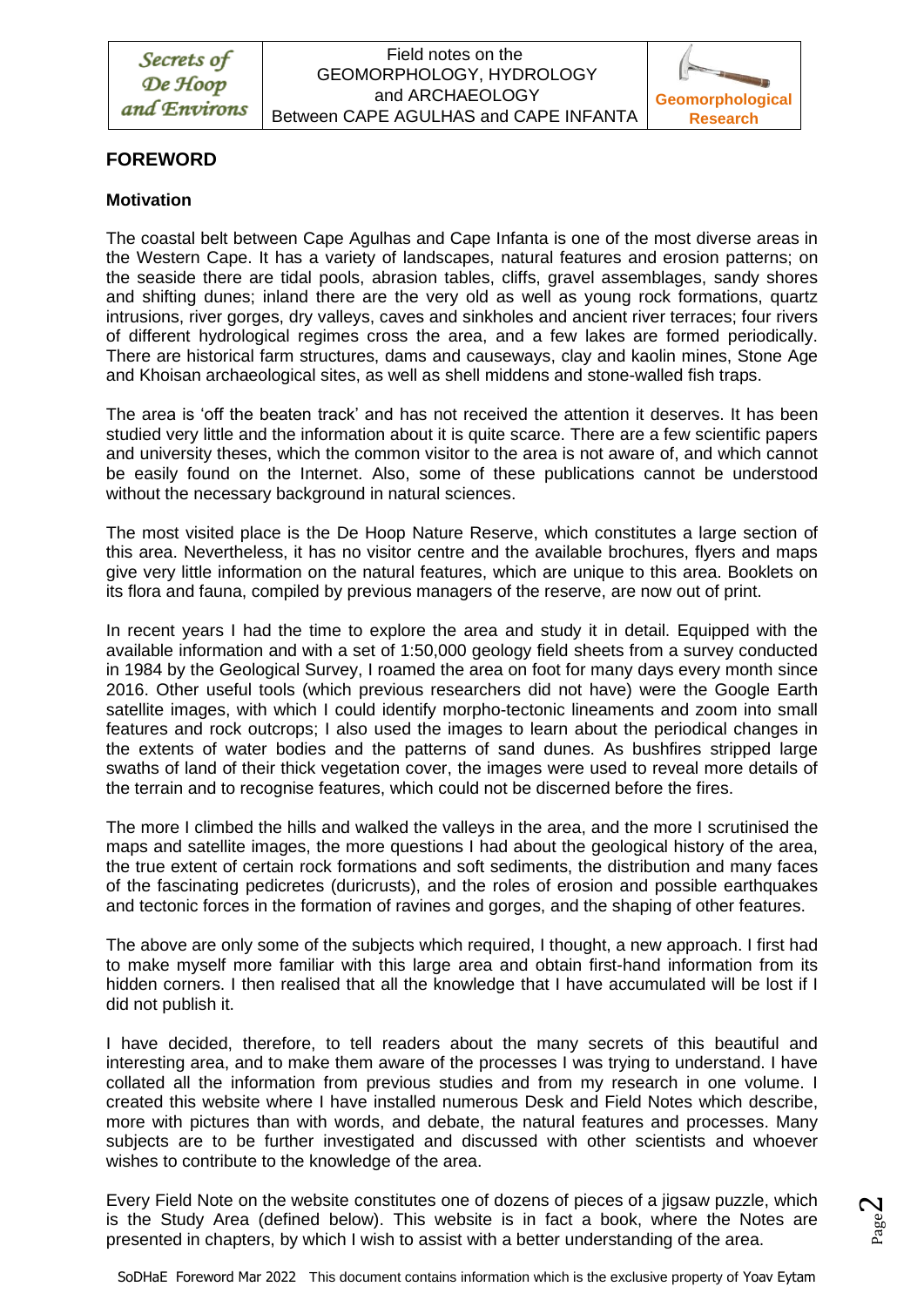

#### Field notes on the GEOMORPHOLOGY, HYDROLOGY and ARCHAEOLOGY Between CAPE AGULHAS and CAPE INFANTA



## **The Study Area**

This collection of notes is the summary of detailed current exploration of part of SW Cape coastal belt. The area includes the Bredasdorp Plain, the Limestone Platform (Hard Dunes) and the shale hills (the Rûens) between Cape Agulhas in the west, Cape Infanta in the east and Swellendam in the north, and the seabed south of this area, as shown in the figure below.



Vast sections of the area are inaccessible by car; most of the terrain is of high, rugged relief, and covered with thick, thorny vegetation and thus difficult to roam on foot; other sections are cultivated farmland. The Overberg Test Range occupies a large area SE of Bredasdorp and access to the coast and the southwest Hard Dunes is denied. All sections, except for public nature reserves, lie behind barbed wire fences. All the above render the area underexplored.

## **Previous studies**

*Geology:* The geological mapping of the area between Stanford to Riversdale by J Malan and his colleagues in 1984 resulted in a set of maps (field sheets) in 1:50,000 scale, which form a part of the Riversdale geology map in 1:250,000, of 1993. Malan later investigated the stratigraphy and the sedimentology of the Bredasdorp Group, which dominates the coastal belt in the above-mentioned area. Malan's very detailed work was published as an MSc thesis, submitted to the University of Cape Town, in 1990. Several, short papers, discussing the lithostratigraphy of each formation of the Bredasdorp Group were published in 1989 and 1991 by the Geological Survey. In 1987 Malan and Theron, have investigated the lithostratigraphy of the Enon Formation in a basin east of Bredasdorp. The duricrusts – calcrete, silcrete and ferricrete - which are so abundant in the area received very little attention by previous researchers were briefly mentioned in 2003 by DL Roberts, in Memoir 95 of the Council for Geoscience.

*Karst (dissolution of limestone) landforms:* The many karst features in De Hoop Nature Reserve were studied by Lin Russell. Her research was published as an MSc (1981) and a PhD (1990) theses, submitted to the University of Fort Hare. Prof M Marker (UK), who also guided Lin Russell's research, published a paper on the karst of the De Hoop Nature Reserve in 2002. Reports about the caves of De Hoop Nature Reserve were compiled by the reserve's management are not available to the public. Many caves were investigated and mapped by members of the SA Speleological Association and reported on in the association's bulletins. However, some dissolution features such as pinnacles and pipes, were never studied.